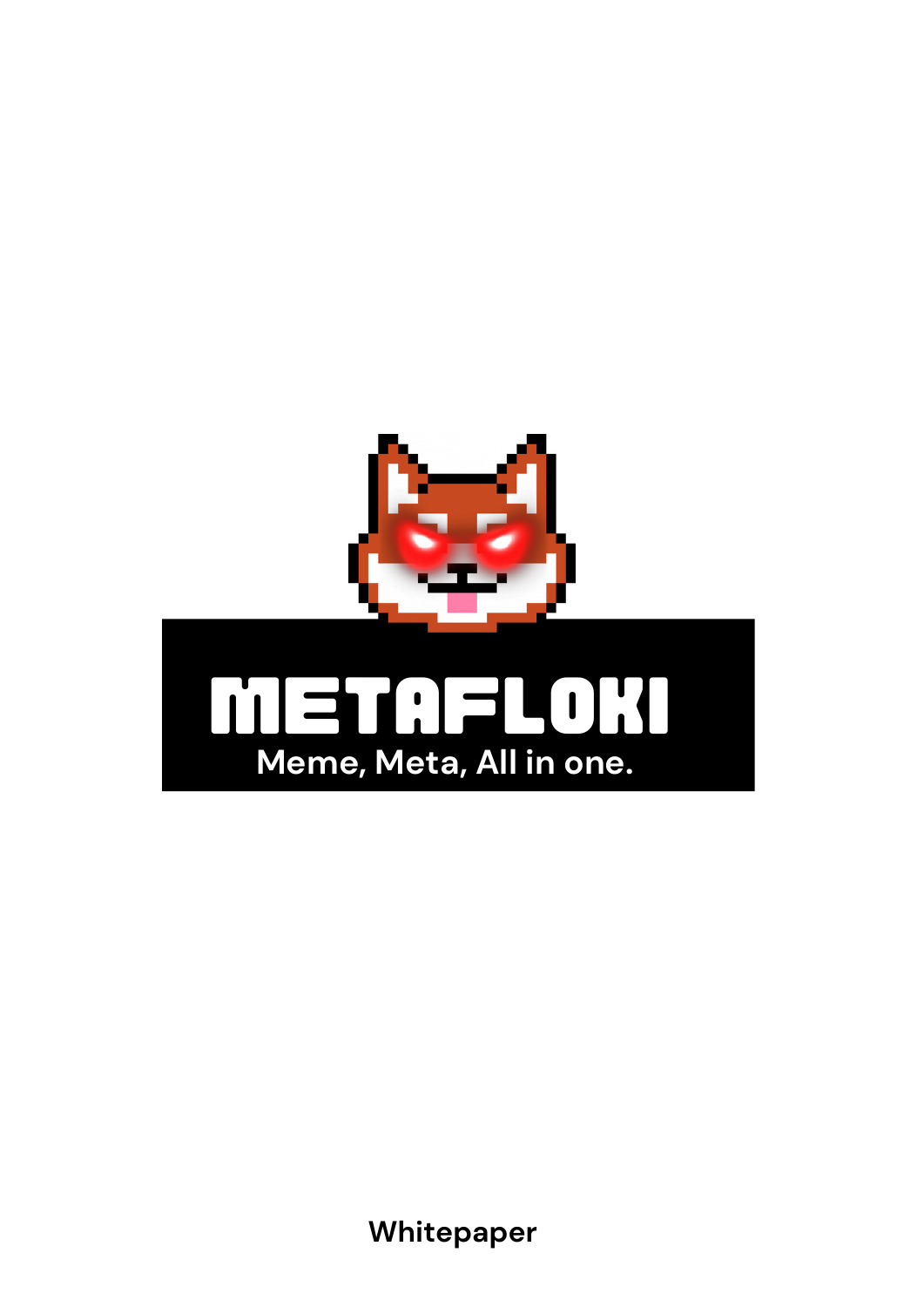## **INTRODUCTION.**

Launching in February 2022, **Meta Floki** is set to be the fastest-growing cryptocurrency on the BSC network. **Meta Floki's** goal is to bring wealth to the average person while also creating value with products such as play to earn games and DAOs. **Meta Floki** is fully decentralized and is on a mission to bring awareness towards actively promoting and encouraging the funding of charities for homeless and stray dogs.

#### **DISCLAIMER.**

The information shared in this whitepaper is not all-encompassing or comprehensive and does not in any way intend to create or put into implicit effect any elements of a contractual relationship. The primary purpose of this whitepaper is to provide potential holders with pertinent information in order for them to thoroughly analyze the project and make an informed decision. Prior to your participation in Meta Floki, we strongly advocate a careful study of this whitepaper. Certain statements, estimates and financial information featured in this whitepaper are based on and take into consideration certain known and unknown contingencies and risks which may cause the estimated results or may differ factually and substanially from featured statements or results extrapolated or expressed in such forward looking Statements here-with.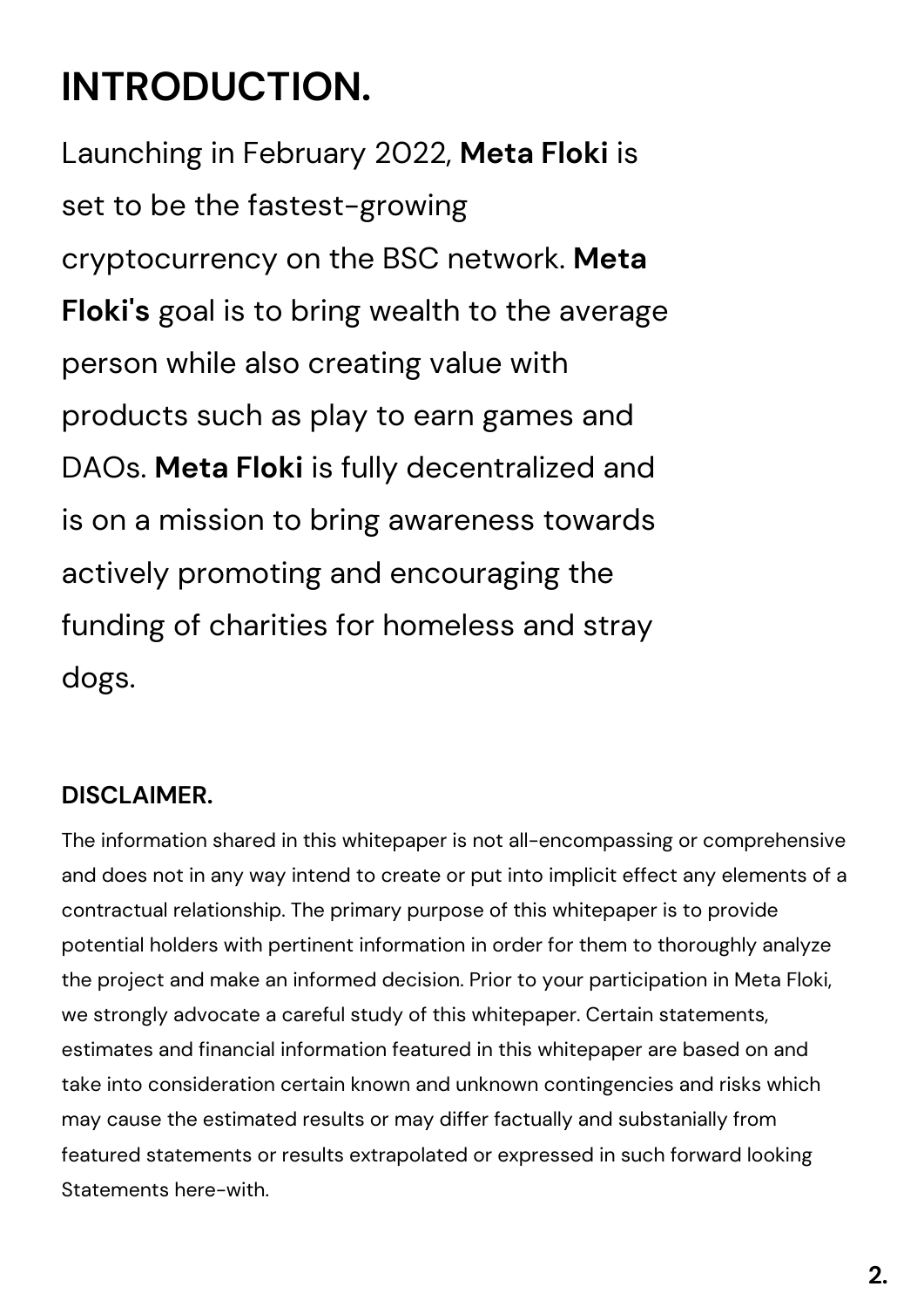# **TABLE OF CONTENT TRRLE OF CONTENT**

## 1. ABSTRACT

## **2 . V A L U E S**

**3 . \$ M E T A F L O KI**

**4. ECOSYSTEM**

**6. TOKENOMICS**

**5. ROADMAP**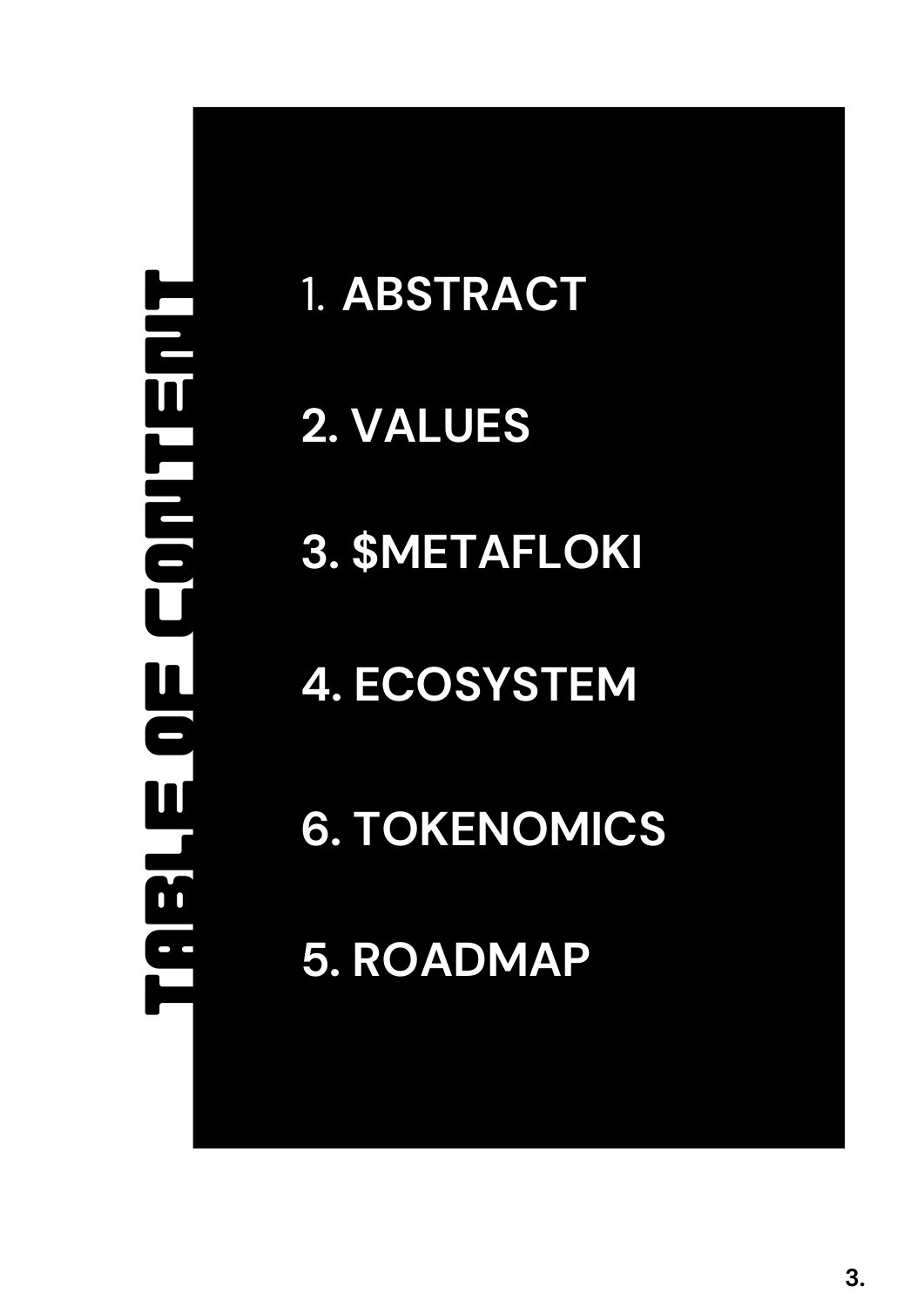# **ABSTRACT**

## **Meme? Meta?....All in one...........**

META FLOKI was created in February 2022 with the goal of being a decentralized meme project with true purpose. METAFLOKI's goal is to make cryptocurrency adoption mainstream. Unlike older, comparable projects, METAFLOKI will introduce holders to next-gen concepts such as NFTs, play to earn games, decentralized exchanges and real life charity drives.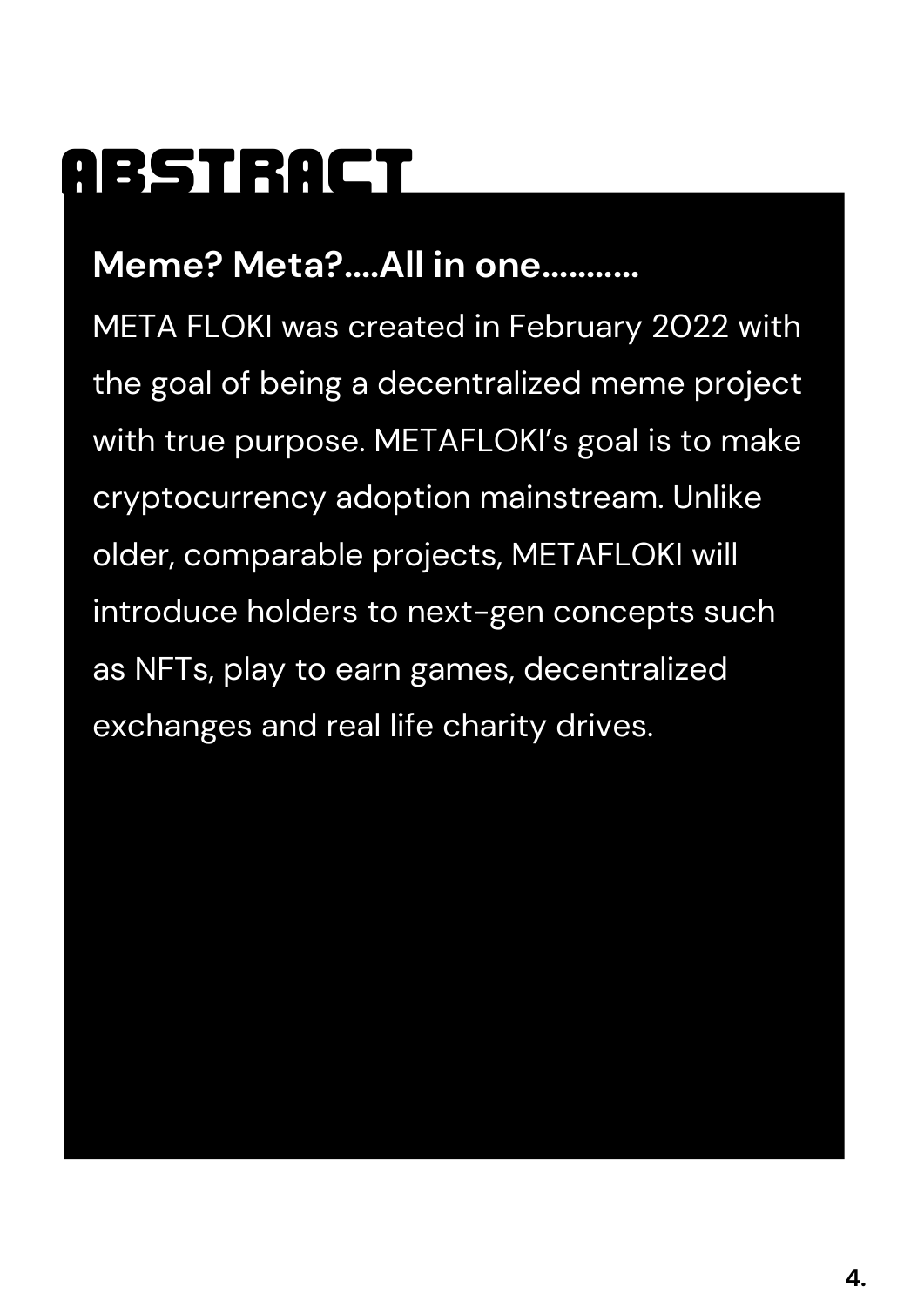# **values**



In the cryptocurrency market trust is paramount. That means full transparency not only in the community and development but also in security efforts. **MetaFloki** is an un-ruggable token with a locked Liquidity Pool.



**MetaFloki** is decentralized and supported by its community of enthusiasts. We encourage open communication and believe trust, transparency, and community are the 3 pillars to building longevity.



**MetaFloki** will one of the fastest-growing communities in the crypto market and we believe that unity is power. Community is everything and we strives to include everyone from around the globe.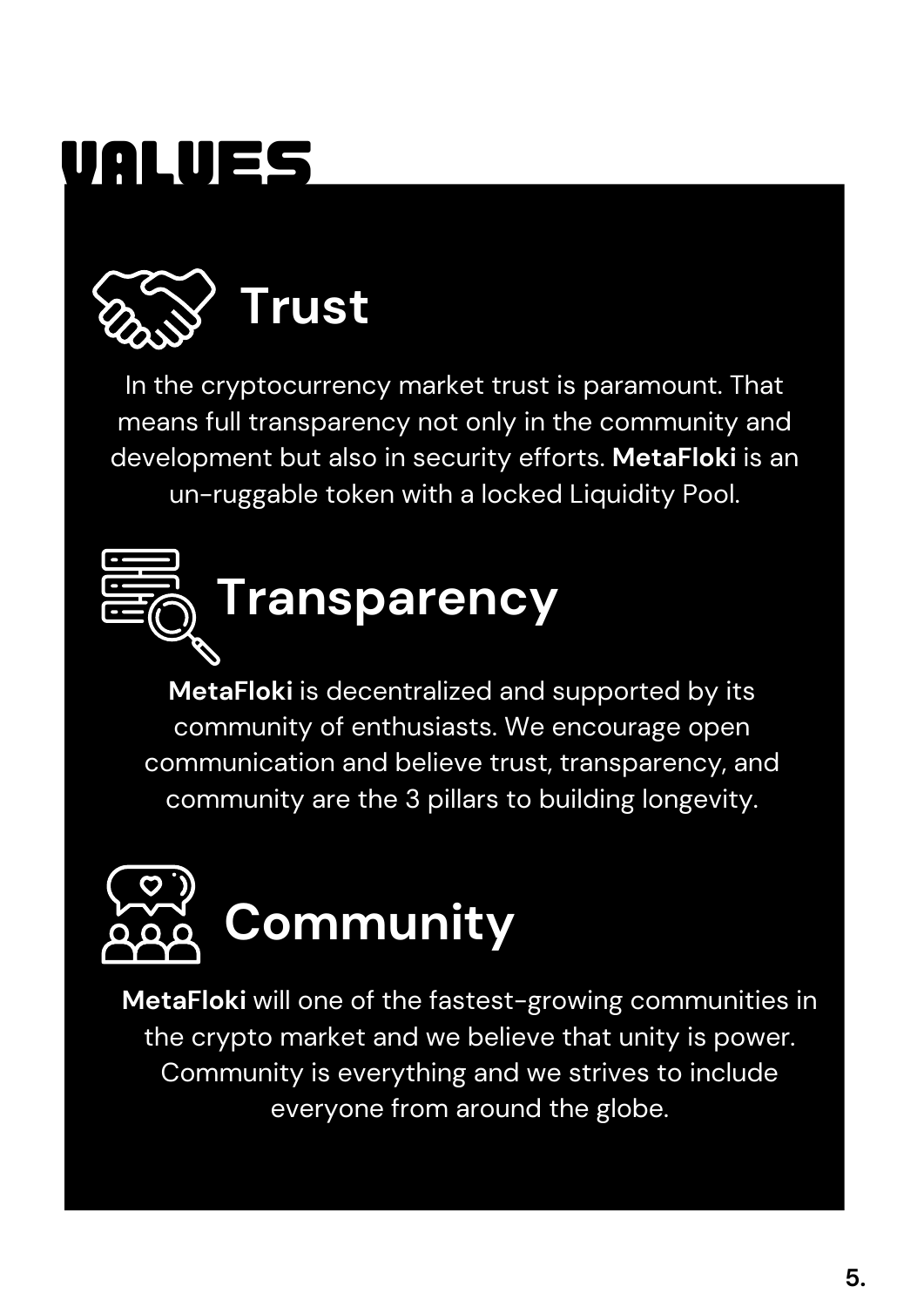# **\$metafloki**

#### **What is MetaFloki coin?**

**\$METAFLOKI** is a BEP-20 token launched on the Binance smartchain network.

The max supply is 10 quadrillion and key functionality is its built-in redistribution mechanism. For everytransaction (buy or sell), 3% is sent to existing **\$METAFLOKI** holders as a reward.

That means their wallets increase automatically over time. 5% is added to liquidity as well for every transaction (buy or sell) while 2% is sent to the charity wallet.

#### **Why BSC?**

Many tokens rely on the Ethereum blockchain to be exchanged (ERC20 TOKENS). This has saturated the ethereum blockchain and has caused an exponential rise in gas fees. This is a particular problem for small investors who many times see the gas fees equalling or surpassing their initial investment. MetaFloki decided to take a different approach by using the binance blockchain (BEP20 TOKEN), the bnb network has incredibly low gas fees often just a few cents which is beneficial for investors of any size or scale.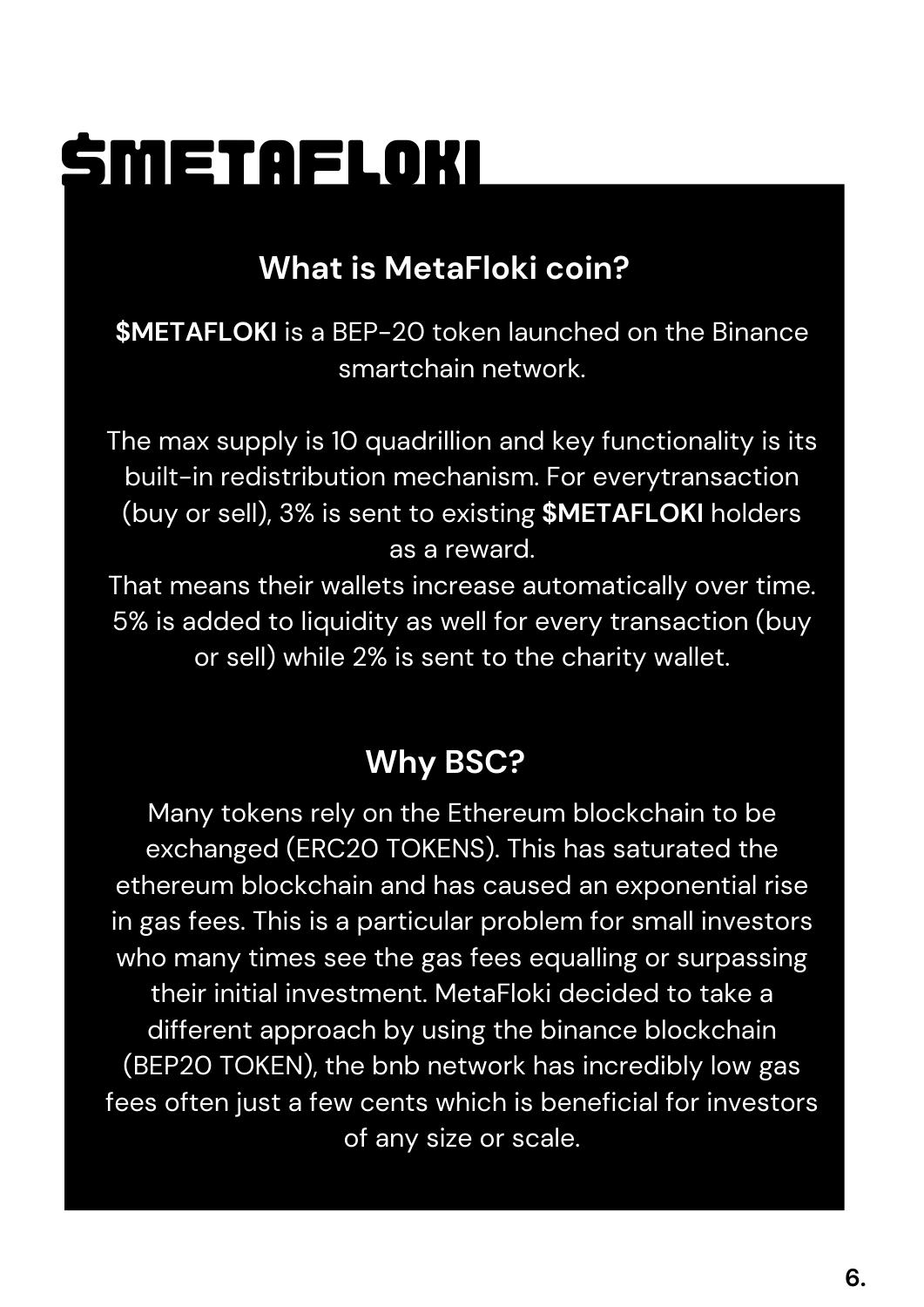# **ecosystem**

According to our roadmap, we will be rolling out next-gen products that will help build the MetaFloki EcoSystem.

## **MetaFloki NFTs**

10,000 unique dog collectibles with references from pop culture, anime, games, memes, movies, and more.

## **MetaFloki Swap**

We will be lauching our very own fully decentralized exchange with cross-chain support for tokens such as ETH, SOL and FANTOM

## **MetaFloki Swag**

Collaborating with shopify and creating our very own merchs for our community with the support of social media influencers.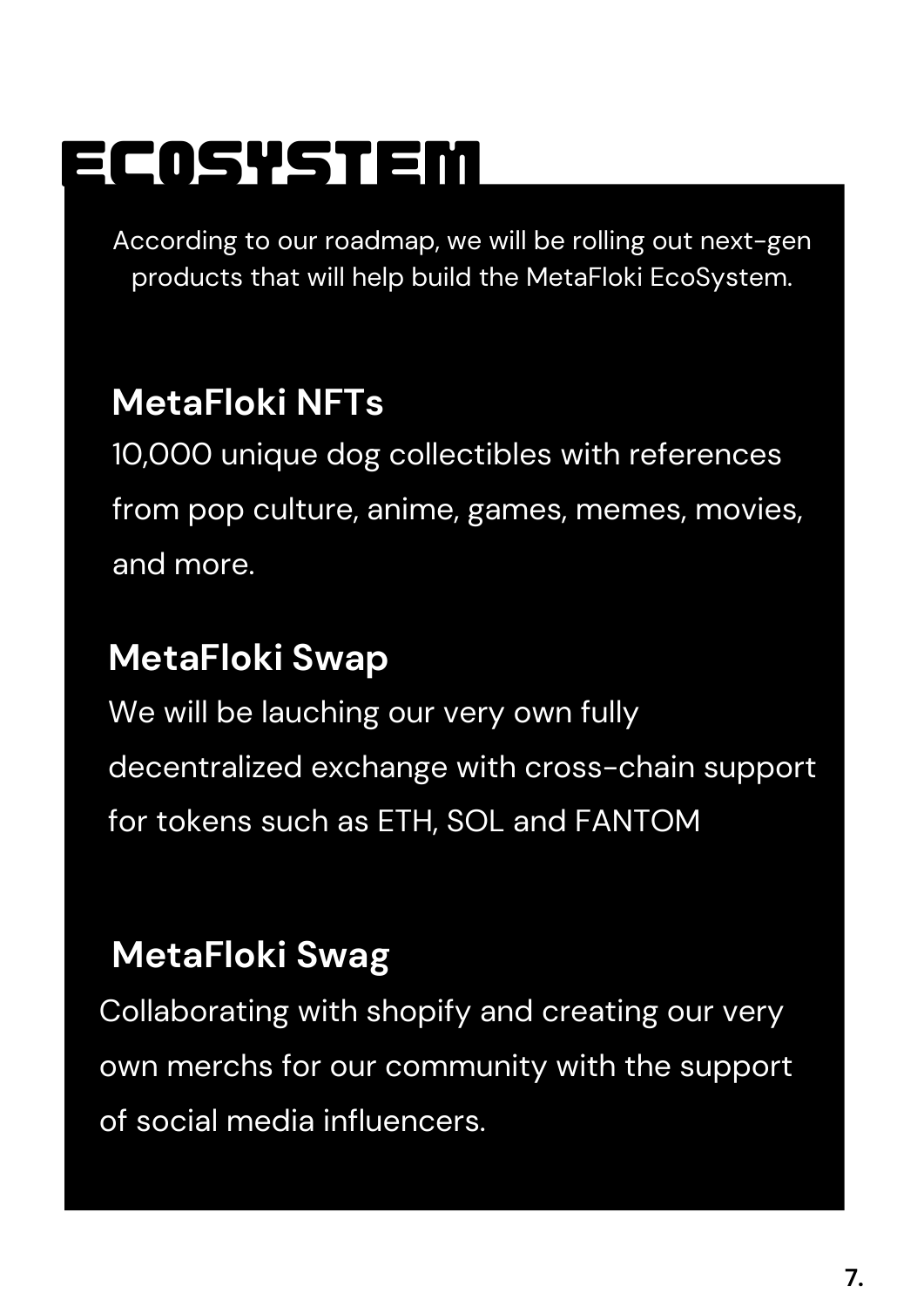# **tokenomics**

\$METAFLOKI employs 3 simple functions: Reflection + LP acquisition + marketing. In each trade, the transaction is charged a 10% fee, which is split in 3 ways.





**2%**

3% is redistributed to all existing holders.

2% of each transaction is sent to the designated marketing wallet.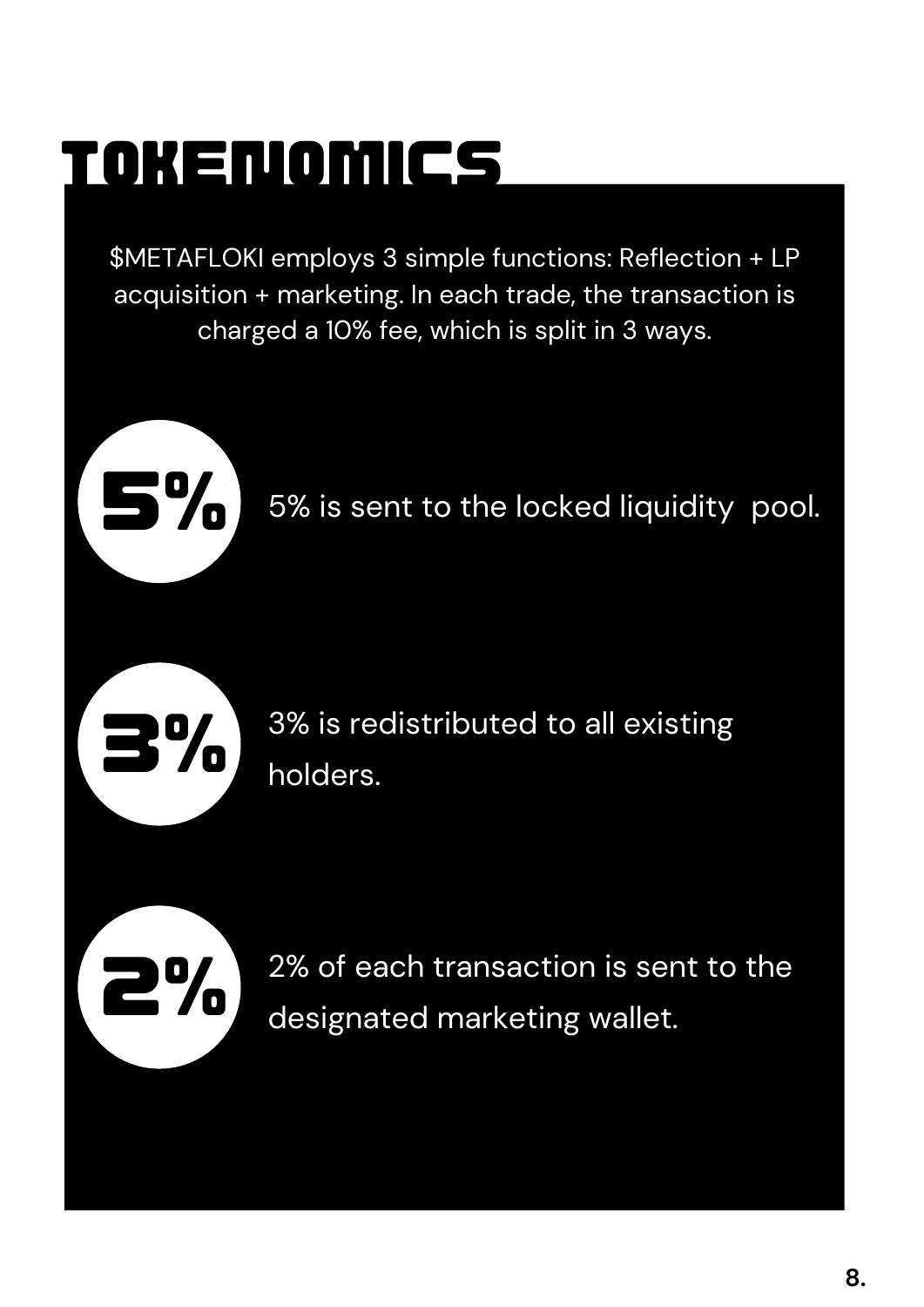# **roadmap**

## **1 Phase**

- Conceptualization of MetaFloki.
- LaunchWebsite & Socials(Reddit,Discord Telegram & Twitter).
- Initial marketing push
- 5000 Organic Telegram Members and social media publicity.



- Development & Pre-sale.
- Listing on Coinsniper & Coinhunt.
- Influencer Marketing Push.
- Get tracked By livecoinwatch, poocoin, Bogged finance & Nomics.
- Coinmarketcap and Coingecko fastrack.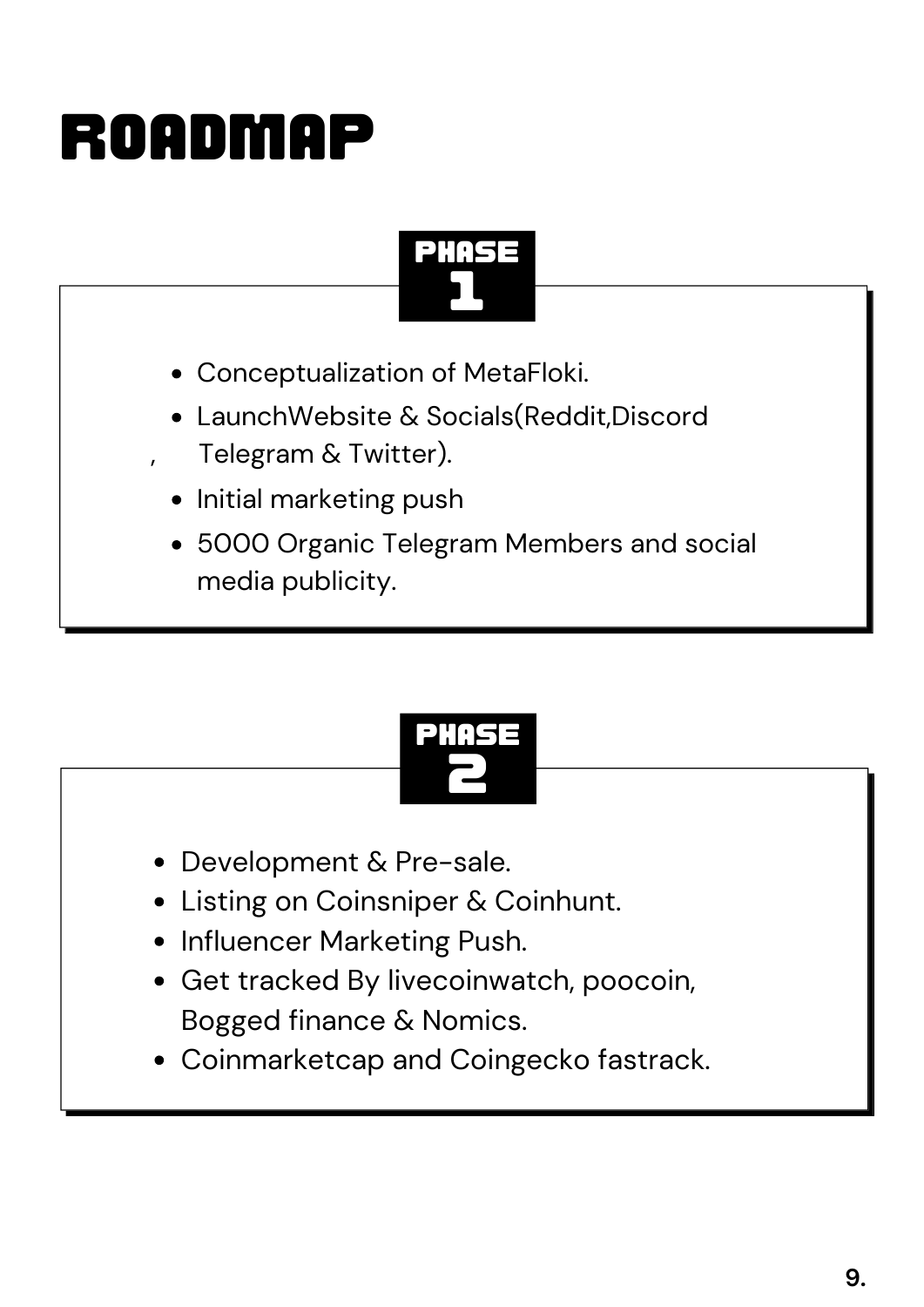# **roadmap**



- Get audited.
- 10,000 holders.
- Build Social media Presence i.e expand the community.
- **MetaFloki** merch: our branded merchandise.
- Collaborate with top social media influencers.

## **4 Phase**

- MetaFloki NFT release.
- Play-to-earn game beta release.
- MetaFloki Swap.
- First Paw charity donation.
- MetaFloki DAO governance.